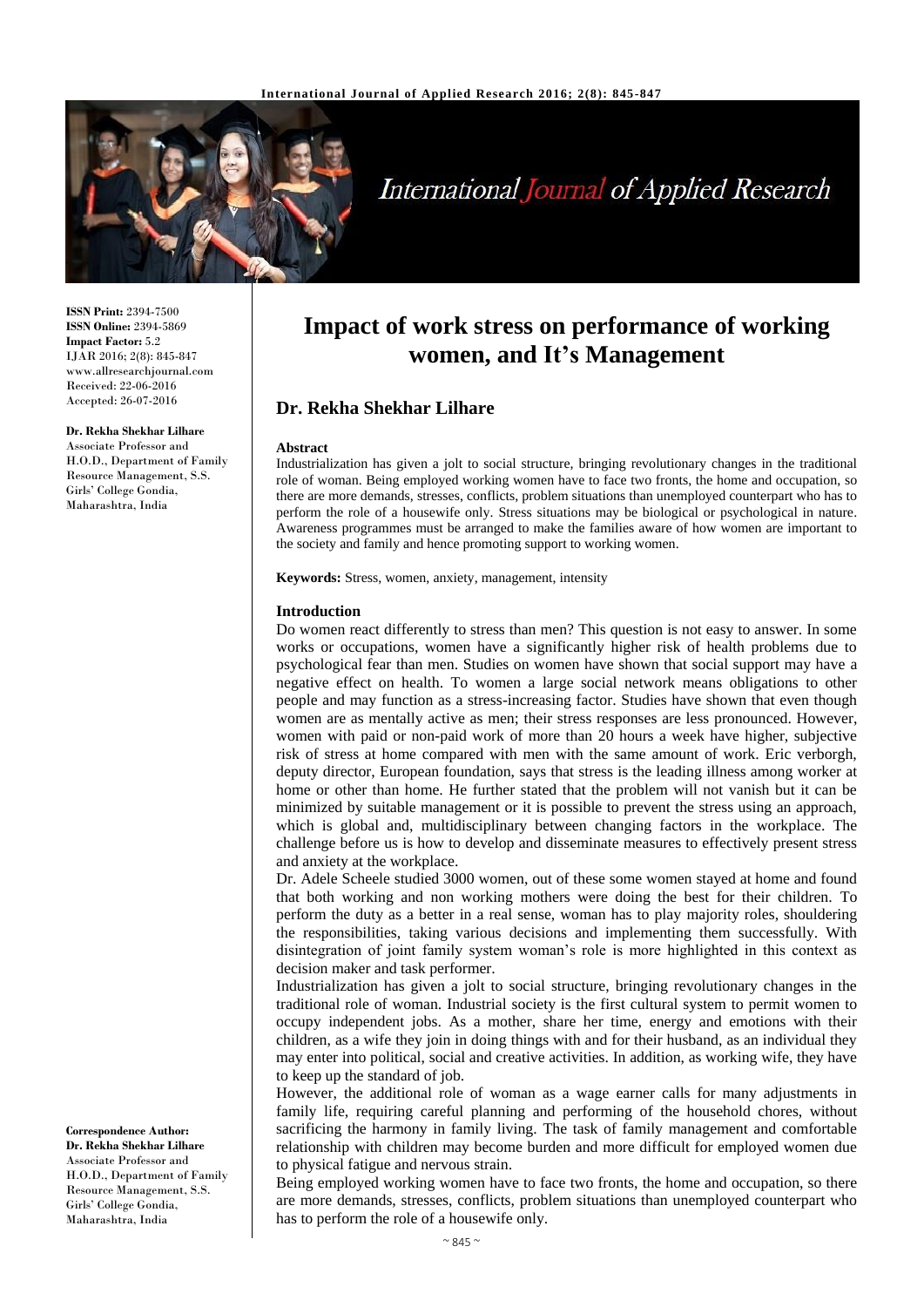With the increasing number of married women working outside the home, contemporary families are facing novel challenges (Lin and Wang 1988; Lin I 986; 1987; Aneshensel, 1986; Sarambhekar 1995; Borker 2014). Women still hold major responsibility for childcare and housework whether due to the expansion or integration of woman's traditional family and emerging career roles (Lin and Moor 1985) stress has become inevitable for women and their families.

#### **The Intensity and Physical Health Symptoms of Work Stress**

- **1. Duration of stress:** The length or the duration of a stress may turn it into a mild or severe stress.
- **2. Amount of anticipated stress:** How much the individual suffers as a result of the stress situation if these are not met in a positive way depends on the degree of anticipation which may increase or decrease the severity of stress.
- **3. Strength and quality of the sources of stress:** The nature of the stress will also depend upon the strength and quality of frustration, conflicts, pressures or other stimuli originating the stress events or situations.
- **4. Physical symptoms of work stress:** a) increase heart rate and B.P. b) cardiovascular diseases c) increase sweating d) respiratory problems e) headaches f) physical fatigue vii sleep disturbances etc.

The relationship between work stress and health is complex. Most of the working women experience the work stress and become physically sick. These physical health problems due to work stress are to be brought into the knowledge of working women

Stress situations may be biological or psychological in nature. At the biological level, physical injury and other stresses like physical illness, diseases, and fatigues pains result in the organic reactions. The human body is placed on a "war footing" contributing to the adaptive potential providing biological defences against stress.

Overworked women are more vulnerable to it even as they try to balance their professional life with household chores the study says. While playing many roles, including that of spouse, mother caretaker, friend and worker, they take up work beyond their capacity leading to stress, which ultimately results in an unhealthy living and fatigue.

#### **Conclusion**

It is observed that the women in paid job, getting satisfaction from outside work but suffering the obvious burdens of the double role as well, and that creates the stress in working women. The lack of social maturity and awareness is responsible for women's stress. Since women have been confined to their houses for thousands of years, a sudden exposure to the society makes them feel awkward. Their ideas and intelligence level is also confined to their family and home, and therefore they do not have larger perspective (understanding) of society. As a result they cannot handle problems of their work as efficiently as a male can, which adds to their stress and anxiety levels.

The comparatively poor overall adjustment in educated housewives may be attributed to their perception that housework is more routine and involves more contact with things and less with people than paid work does. Further we look into the differences among the two groups in various

domains of adjustment i.e. home, health, social and emotional.

Stress management is the need of the hour. However hard we try to go beyond a stress situation, life seems to find new ways of stressing us out and plaguing us with anxiety attacks. Moreover, be it our anxiety, mind-body exhaustion or out erring attitudes, we tend to overlook causes of stress and the conditions triggered by those.

#### **Suggestions**

Stress causes health problems in the long run, the relationship of the stress and health has not been dealt with different kind of disease particularly. Stress and its effect on the health condition is noted in various forms. The support available to the working women from the spouse as well as the family members may moderate the negative outcomes emerging from handling number of social rolls.

- 1. Awareness programmes may be arranged to make the families aware of how women are important to the society and family and hence promoting support tow working women. Expression of "importance" by family members may provide self pride to working women. The research underlies the need for sensitivity on the part of family members especially husbands. The family members may also be made aware that child rearing is not the sole responsibility of mothers. Meshing of work and family roles can produce strain so the couple as a unit may negotiate an optimal allocation. Proper sharing of household and child rearing responsibilities and sturdy support may enable them to contribute fruitfully and more effectively at home and work place.
- 2. At the organizational level approaches may be aimed at restructuring the environment to reduce the stress producing factors. Management may be persuaded to improve work design, work schedule and physical working environment, promote employees career development and provide social support. At the secondary level focus on individual may include training the women in proper stress response technique like relaxation, meditation, biofeedback, physical exercises, yoga, etc. the task of public policy should be to foster individual skills. Organization may conduct regular stress audit sessions to gauge the level and cause of stress and further plan remedial actions.
- 3. At the tertiary level efforts may be symptom directed. When women cannot coordinate their several roles, stresses may arise and may harm their physical and mental well being. The adversely affected areas hereby detected in the present study can be improved by the individual counselling specifically aimed at reducing the stress in working women. At the organizational level efforts may be geared to rehabilitate stressed women by providing social support at work and extending expert help.
- 4. There is no denying of the fact that women are assets to the family and nation. In the words of Mahatma Gandhi, *"*As long as women of India do not take part in public life there can be no salvation for the country*"*. Recent trends indicate an upswing in the employment rate among the women and so do the burden due to multiple roles in case of the wife and mother which seems crushing. Therefore, these strategies if taken into account can really help in creating a stress free healthy